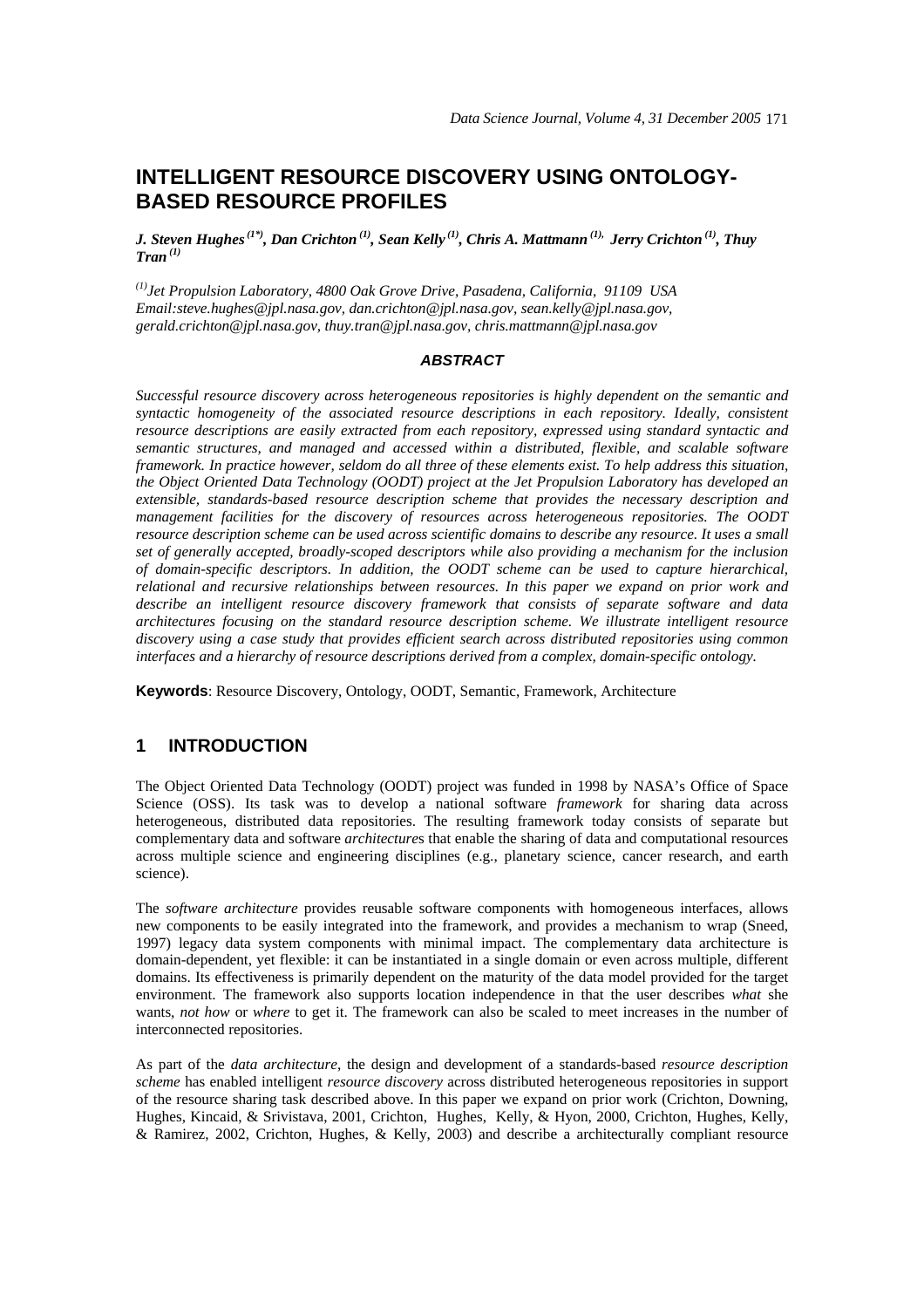discovery framework that consists of separate software and data components. We illustrate intelligent resource discovery across distributed repositories using a case study implementation that provides efficient search across distributed repositories using common interfaces and a hierarchy of resource descriptions derived from a complex, domain specific ontology. The rest of this paper is organized as follows. Section 2 presents background information and a survey of related work regarding resource description schemes, and software frameworks to support resource discovery and sharing. Section 3 describes the OODT resource description scheme's data architecture. Section 4 summarizes the supporting software architecture of the resource description framework. Section 5 provides an example case study using the resource description framework. Section 6 rounds out the paper.

## **2 BACKGROUND AND RELATED WORK**

The intelligent resource discovery framework described in this paper is based on a foundation of related projects along with our own existing work in two key areas: (1) resource description schemes and (2) software frameworks that support resource discovery. In this section, we first expound on the related projects constructing resource description schemes and compare and contrast their foci and emphases to those of our own work. We follow by briefly summarizing some related software frameworks that support resource discovery.

Decker, Tangmunarunkit, & Kesselman (2003) define the *resource matching problem* for grid applications. The resource matching problem involves a user (or *agent*) selecting an appropriate set of resources that meet the requirements of an application that must execute in a grid environment. Decker et al. identified the inflexibility and ambiguity in current "flat" resource description schemes (e.g., selecting an operating system resource that is "UNIX compatible" when the resource descriptions only store flat named attributes, such as *OS=*Solaris, or *OS=*Linux). They propose a *Horn* and *F* logic based ontology resource matching approach (and accompanying resource description scheme) that separates the resource providers and the application requirements for a grid application. Furthermore, Decker et al. developed three initial resource description ontologies for their approach. The *Resource* ontology describes resources and their capabilities. The *Resource Request* ontology describes an application's request characteristics for a particular resource. The *Policy* ontology captures authorization and access privileges for resources based on user roles and authentication. Our work differs on several fronts from Decker et al.'s. First, our resource description scheme is grounded in query-based discovery and description of resources, as opposed to matching resources to a given job or application's requirements. In our framework, the requirements for a resource are provided via a DIS-style keyword query (which we describe further in Section 4.3), instead of a Horn or F logic based conjunction. Additionally, we have adapted and reused existing international metadata standards for resource description using Dublin Core (Dublin Core Metadata Initiative, 1999), and for data element description the ISO/IEC 11179 specifications (ISO/IEC-11179, 1999). Decker et al. have developed their own approach for description and have provided a brief example for identifying the appropriate (set of) high performance compute resources on which to execute a sample job.

The *Resource Description Framework* (Lassila & Swick, 1999), or RDF, is a W3C Recommendation for describing resources for use in a myriad of processes. RDF is meant to be used in activities such as resource discovery, intelligent software agents, cataloging, and the semantic web. The RDF data model entails three main elements. *Resources* are anything that can be described by an RDF statement. *Properties* are named metadata elements for a particular resource. Properties also define their valid values, the types of resources they can describe, and any relationships they share with other properties. *Statements* consist of: (1) a particular resource, (2) a named property for that resource and (3) the property's value. The OODT resource description framework shares several goals with RDF. Both RDF and the OODT resource description framework are meant to be overly general, and applicable to many domains. Additionally, both frameworks are XML-based notations. However, our work and RDF also differ significantly. The OODT resource description framework is quite flexible: it prescribes a standards-based data model for resources; however, it also allows the user to define domain specific data elements (called *profile elements*). RDF on the other hand is meant to be overly generic, and does not prescribe any standard set of data elements for resources: users can define whichever data elements they like. Furthermore, instead of RDF statements, the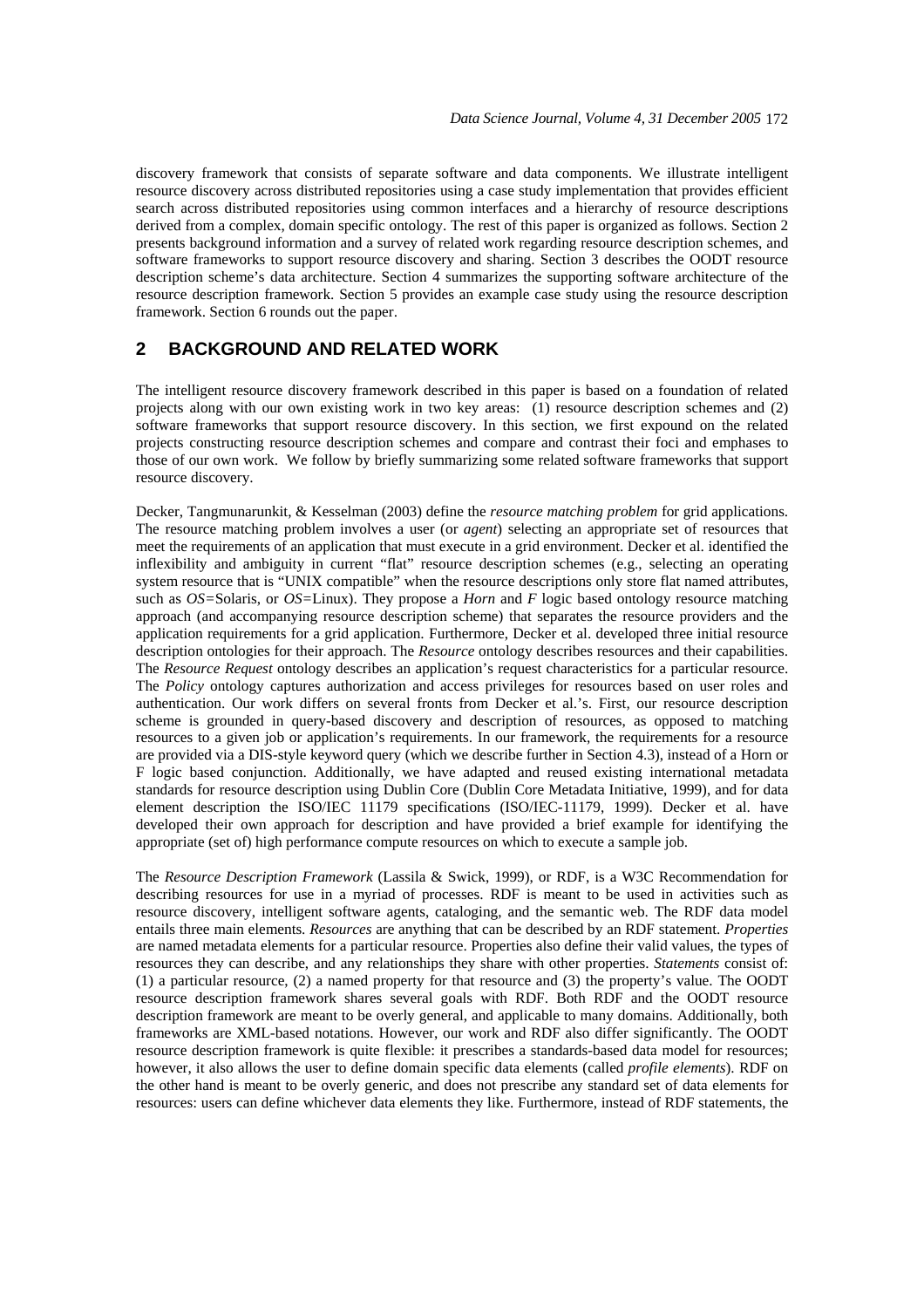OODT framework relies on ISO-11179 to define relationships, valid values, and resource types between metadata elements.

There are several other resource description frameworks. Singh, Bharathi, Chrevenak, Deelman, Kesselman, Manohar, et al. (2003) describe the Globus *Metadata Catalog Service (MCS)* component for data-intensive environments. The MCS resource description framework classifies resources into 5 categories: *User metadata*, *Virtual Organization (VO) metadata, Domain-Specific metadata, Domain-Independent metadata,* and *Physical metadata*. User metadata stores information about user resources, such as their roles and permissions. Virtual Organization metadata captures information about shared datasets, users, and privileges. Domain-specific metadata is stored and created by application communities to describe their resources. Domain-Independent metadata are general, broad-scope descriptors (such as those provided by Dublin Core) that describe resources independent of domain (e.g., Creator, Author, Logical Name and the like). Physical metadata stores information about physical resources, such as file systems, tape drives, and mass storage systems. The IEEE *Learning Object Metadata* (LOM) draft standard (IEEE-LTSC, 2005) is focused on describing "learning object" resources. Learning objects are defined to be digital entities that can be used during technology-supported learning. IEEE LOM defines a base schema, and a set of vocabularies to describe learning resources. The schema includes elements such as *Creator*, *Language*, *Coverage* and *Structure*. The IEEE LOM document also provides a mapping to the related data elements of the Dublin Core standard. Pouchard, Cinquini & Strand (2003) describe the Earth System Grid (ESG) ontology and its associated resource description model. ESG resources are categorized into six broad classes: *Pedigree*, *Scientific Use*, *Datasets*, *Services*, *Access*, and *Other*. The resource description framework offered by Pouchard et al. is not overly general, and intended to be of use in the earth science domain. A related earth science resource description framework is the *Semantic Web for Earth and Environmental Terminology (SWEET)* taxonomy, developed by Raskin, Pan & Mattmann (2004). The goal of the SWEET taxonomy is to enable semantic web and agent technologies to discover earth science resources, and to provide more meaningful queries and results when users search for earth science resources. SWEET is developed in OWL and RDF, and has been tested and evaluated within a sample prototype query interface.

Several software frameworks are built with the intention to facilitate resource discovery. We highlight and discuss a representative cross-section of them below.

The *Globus Toolkit* (Chervenak, Deelman, Foster, Guy, Hoschek, Iamnitchi, et al., 2002, Foster, Kesselman, Nick & Tuecke, 2002, Kesselman, Foster & Tuecke, 2001, Singh, Bharathi, Chrevenak, Deelman, Kesselman, Manohar, et al., 2003) is the *de facto* standard technology for grid computing. It subsumes a web-service middleware substrate (Apache AXIS) that provides basic middleware capabilities such as programming language abstraction, data marshalling and unmarshalling, and message delivery. The Globus toolkit deals with the general problem of managing, locating, and distributing *resources*. In grid environments enabled by Globus, resources are any one of the following: (1) *computational* resources, which include computer cycles, experiment test beds, and instruments, and (2) *data* resources, which include files, mass storage systems, databases, and replicas. Our work on the OODT framework and the Globus toolkit are closely related. Both projects provide complementary mechanisms (data models) for resource description and discovery, and both projects provide core middleware services which enable resources to be shared and discovered in the domain of grid computing.

Sangpachatanaruk & Znati (2005) describe the *Personalized Web Architecture (PWA)*, which is a way for each user to create a *Personalized Web (PW)* of interest, allowing resource discovery, location and description of only those resources in which the user is interested in. The enabling technology of the PW is a *semlet*, a semantic agent built on top of an ontology-based overlay-network, using P2P communication technologies. In the PW, a user describes what she is interested in, and then it is the semlet's responsibility to discover what resources are available, how to get to them, and how to present them back to the user. Additionally, the semlet has the responsibility of advertising its user's own resources, so that other semlets can discover the resources. For resource discovery, the semlet uses a WordNet (Beckwidth, Fellbaum, Gross, Miller, Miller, Tengi, 1990) based ontology tree (or WOT) to match user filters (using a similarity metric) against available resources. Similar to our work, resources are described using *profile*s, which are created on a per-user basis.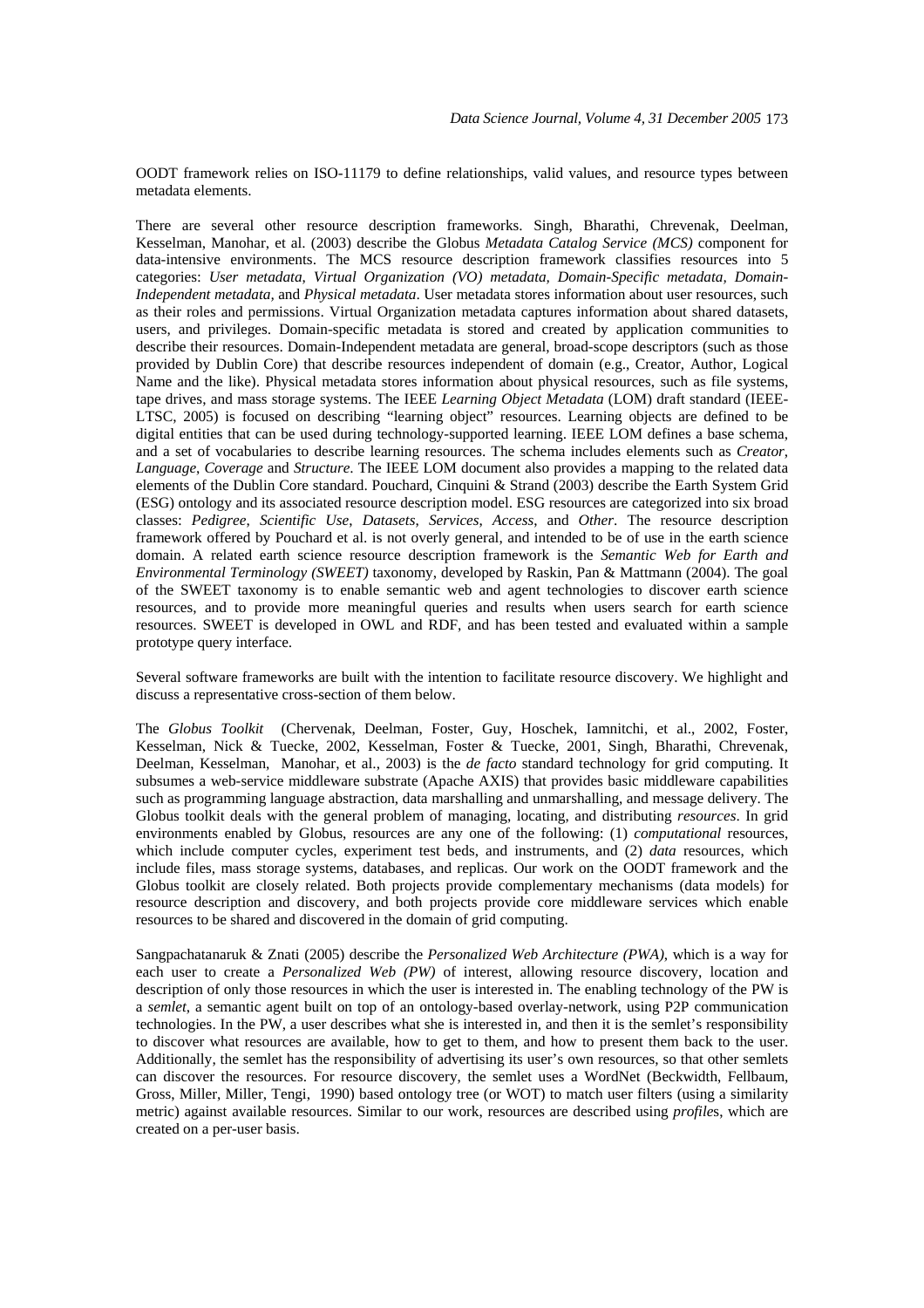The *Web Services Resource Framework* (WS-RF) specification (Czajkowski, Ferguson, Foster, Frey, Graham, Sedukhin, et al., 2004) is a work-in-progress and is being developed as the next generation mechanism for resource description in web-service enabled environments, such as grid-computing. The main motivation behind WS-RF was the lack of the ability to manage stateful resources in the earlier incarnations of the web services specification. WS-RF adds the ability to declare, destroy, construct and manage stateful resources, and associate them with a web service. Resources are described using XSD schema, and are then associated with a web service through its PortType specification.

*DSpace* (Smith, Bass, McClellan, Tansley, Barton, Branschofsky, et al., 2003) jointly developed by MIT Libraries and Hewlett-Packard, is a distributed digital repository system that captures, stores, indexes, preserves, and redistributes the research material of a university in digital formats. The system is freely available as an open source system that can be customized and extended, and is built on top of other opensource tools, such as Apache Web server, the Tomcat Servlet engine, and the PostgreSQL relational database system. DSpace resources include anything an organization would like to manage in a digital library: papers, reports, standards documents, meeting minutes, and so on. Akin to our framework, resources in DSpace are described using the Dublin Core metadata. DSpace also supports transmission of its resource metadata using the METS standard (Library of Congress, 2005).

The *iGrid* information service (Aloisio, Cafaro, Epicoco, Fiore, Lezzi, Mirto, et, al., 2005) is a Grid-Security-Infrastructure (GSI) enabled software framework for publishing and discovering resources in a grid environment. iGrid resources are described using the relational model. Resource discovery is supported and relies on the availability of metadata including *CPU*, *Memory*, *File Systems* and *Network Interfaces* for particular compute resources iGrid supports publication of resource descriptions in a grid environment and allows subscription and notification, which the authors find to perform better than the typical *pull*-based model of discovering resource information, adopted in the Globus Metadata Catalog Service.

# **3 DATA ARCHITECTURE**

Architecture is a term applied to both the process and the outcome of thinking out and specifying the overall structure, logical components, and the logical interrelationships of a computer system. We define *data architecture* to be the application of this concept to the data components involved in a computer system.

A key assumption in the development of a data architecture is that the data components to some degree model a specific problem domain. For example, in the space science domain, an image collected by a spacecraft instrument is modeled as a 2-dimensional structure of *lines* and *line samples*. The elements of this structure are *data numbers* that were collected within a context defined by the states of the instrument and spacecraft at the time the image was collected. In our work to capture data architecture, we have surveyed a representative set of approaches and decided to use *ontologies*. Our choice of ontologies is motivated and described below and throughout the paper using illustrative examples.

An ontology is a set of concepts—such as things, events, and relations—that are specified in some way in order to create an agreed-upon vocabulary for exchanging information within a domain. Historically there are many methodologies for defining and collecting various aspects of domain concepts into a domain model (for a survey, see Hull & King (1987)). For example the Entity-Relationship (E-R) model is a widely accepted data modeling technique that focuses on the definition of domain entities and their relationships. It defines an *entity* as something that exists either in concept or in actuality. Entities are defined using *properties* (often called attributes) and *relationship*s that relate two or more entities. Subsequently an E-R model is typically used to implement a database application using a specific record level model such as the Relational Model. Other methodologies involve the creation of taxonomies and controlled vocabularies. For this discussion we assert that *domain ontologies subsume the domain modeling information collected by any of these methodologies and specifically that which is necessary for intelligent resource discovery*. As such it becomes an appropriate choice of methodology for capturing a data architecture.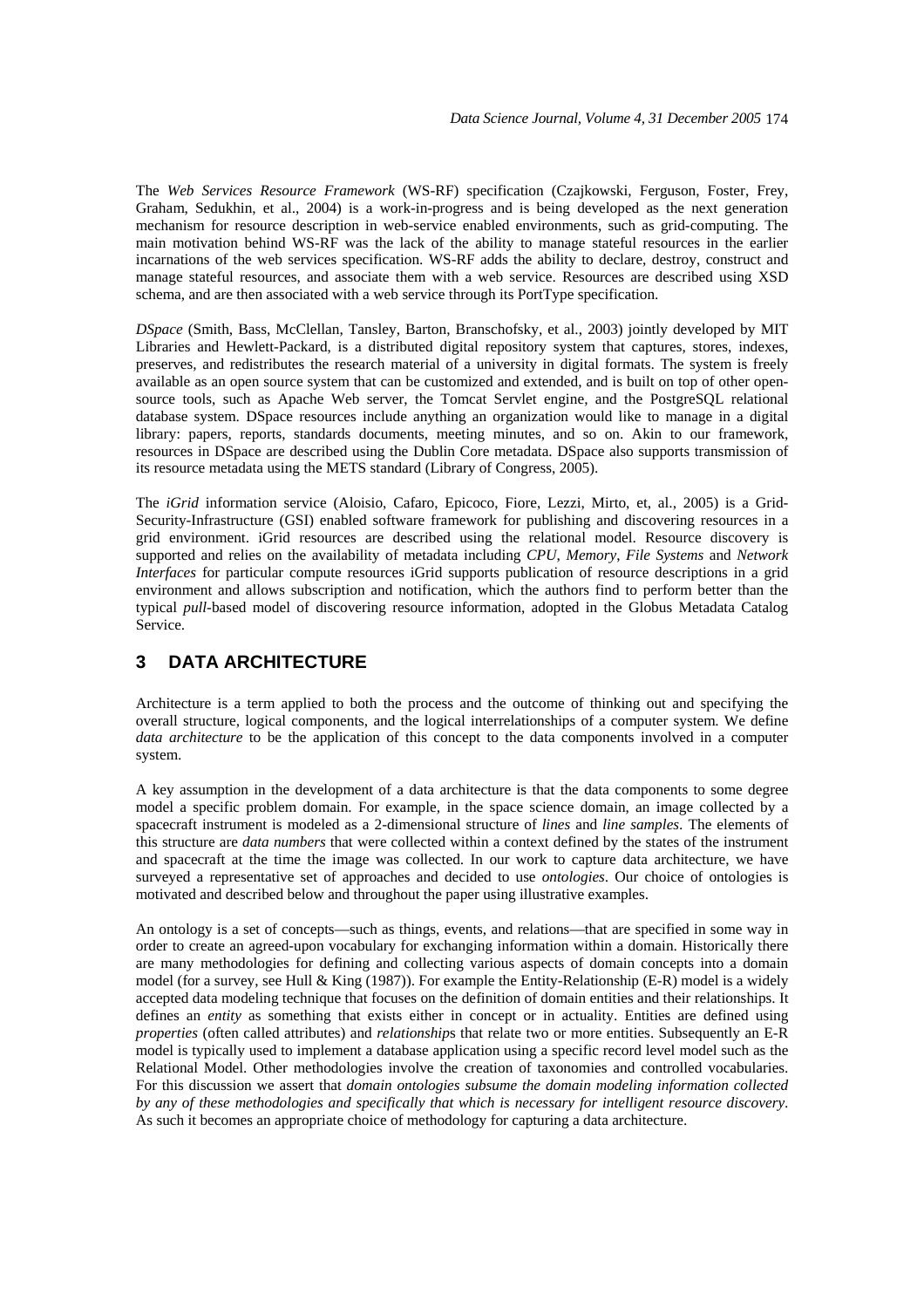As examples, the image, instrument, and spacecraft mentioned earlier are all considered entities in the space science domain. The image entity is defined using attributes that describe its logical structure, namely the 2-D structure of *line*s and *line sample*s. Its relationship to the instrument and spacecraft entities help describe the context within which the image was collected. In addition, the instrument attributes *filter\_name* and *exposure\_duration* can be associated with the image through inference and the "instrument *produces* image" relationship. In a space science ontology, *image*, *instrument*, and

*spacecraft* would each be defined as a class, and *lines* and *line samples* would be defined as properties of the image class. A level of intelligence is exhibited through the inference that the instrument class properties *filter\_name* and *exposure\_duration* can be associated with image.

### **3.1 Data Dictionary**

A *data dictionary* (or controlled vocabulary) is a collection of terms and their definitions and is a basic component of a data architecture. It is a mechanism for defining entity attributes (also called *data element*s). Examples of data elements include *filter\_name* and *exposure\_duration* mentioned previously. Data elements also often carry additional *semantic* information, such as *value type* and *permissible values*. For example, the attribute *exposure\_duration* is a data element in the planetary science data dictionary and is defined as the period of time over which data is collected by an instrument. It takes on a floating point value and is measured in units of milliseconds.

Special attributes, also called *metaattributes*, are needed to collect data element definitional information. As part of our work on the OODT resource description framework, we have chosen the ISO/IEC 11179 standard (ISO/IEC-11179, 1999) to provide a base set of attributes to define domain specific data

elements. As an international standard it

| <b>Attribute</b>                             | Value                                                                                                                                                                                                                                                                                                                                                                           |
|----------------------------------------------|---------------------------------------------------------------------------------------------------------------------------------------------------------------------------------------------------------------------------------------------------------------------------------------------------------------------------------------------------------------------------------|
| <b>Identifying Attributes</b>                |                                                                                                                                                                                                                                                                                                                                                                                 |
| Name                                         | Single or multi word designation assigned to a data element.                                                                                                                                                                                                                                                                                                                    |
| Identifier                                   | A language independent unique identifier of a data element within a Registration<br>Authority.                                                                                                                                                                                                                                                                                  |
| Version                                      | Identification of an issue of a data element specification in a series of evolving data<br>element specifications within a Registration Authority.                                                                                                                                                                                                                              |
| <b>Registration Authority</b>                | Any organisation authorized to register data elements.                                                                                                                                                                                                                                                                                                                          |
| Synonymous name                              | Single word or multi word designation that differs from the given name, but represents<br>the same data element concept.                                                                                                                                                                                                                                                        |
| Context                                      | A designation or description of the application environment or discipline in which a<br>name and/or synonymous name is applied or originates from.                                                                                                                                                                                                                              |
| Definition                                   | Statement that expresses the essential nature of a data element and permits its<br>differentiation from all other data elements.                                                                                                                                                                                                                                                |
| <b>Relational Attributes</b>                 |                                                                                                                                                                                                                                                                                                                                                                                 |
| Classification scheme                        | A reference to (a) class(es) of a scheme for the arrangement or division of objects into<br>groups based on characteristics which the objects have in common, e.g. origin,<br>composition, structure, application, function etc.                                                                                                                                                |
| Keyword                                      | One or more significant words used for retrieval of data elements.                                                                                                                                                                                                                                                                                                              |
| Related data reference                       | A reference between the data element and any related data.                                                                                                                                                                                                                                                                                                                      |
| Type of relationship                         | An expression that characterizes the relationship between the data element and<br>related data.                                                                                                                                                                                                                                                                                 |
| <b>Representational</b><br><b>Attributes</b> |                                                                                                                                                                                                                                                                                                                                                                                 |
| Representation category                      | Type of symbol, character or other designation used to represent a data element.                                                                                                                                                                                                                                                                                                |
| Form of representation                       | Name or description of the form of representation for the data element, e.g.<br>'quantitative value', 'code', 'text', 'icon'.                                                                                                                                                                                                                                                   |
| Datatype of data element<br>values           | A set of distinct values for representing the data element value.                                                                                                                                                                                                                                                                                                               |
| Maximum size of data<br>element values       | The maximum number of storage units (of the corresponding datatype) to represent<br>the data element value.                                                                                                                                                                                                                                                                     |
| Minimum size of data<br>element values       | The minimum number of storage units (of the corresponding datatype) to represent the<br>data element value.                                                                                                                                                                                                                                                                     |
| Layout of representation                     | The layout of characters in data element values expressed by a character string<br>representation.                                                                                                                                                                                                                                                                              |
| Permissible data element<br>values           | The set of representations of permissible instances of the data element, according to<br>the representation form, layout, datatype and maximum and minimum size specified in<br>the corresponding attributes. The set can be specified by name, by reference to a<br>source, by enumeration of the representation of the instances or by rules for<br>generating the instances. |
| <b>Administrative</b><br><b>Attributes</b>   |                                                                                                                                                                                                                                                                                                                                                                                 |
| Responsible organization                     | The organization or unit within an organization that is responsible for the contents of<br>the mandatory attributes by which the data element is specified.                                                                                                                                                                                                                     |
| <b>Registration status</b>                   | A designation of the position in the registration life-cycle of a data element.                                                                                                                                                                                                                                                                                                 |
| Submitting organization                      | The organization or unit within an organization that has submitted the data element for<br>addition, change or cancellation/withdrawal in the data element dictionary.                                                                                                                                                                                                          |
| Comments                                     | Remarks on the data element.                                                                                                                                                                                                                                                                                                                                                    |

**Table 1. ISO/IEC 11179 Attributes** 

also provides a basis for data element definition and classification that supports global data dictionary interoperability. The specification classifies the base set of attributes into four categories namely *identifying*, *definitional*, *representational*, and *administrative* as briefly summarized in Table 1.

The *identifying* category is used for the identification of a data element. For example, *exposure\_duration* would be the value of the attribute "name". The *definitional* category is used to describe the semantic aspects of a data element and consists of a textual description that communicates knowledge about the data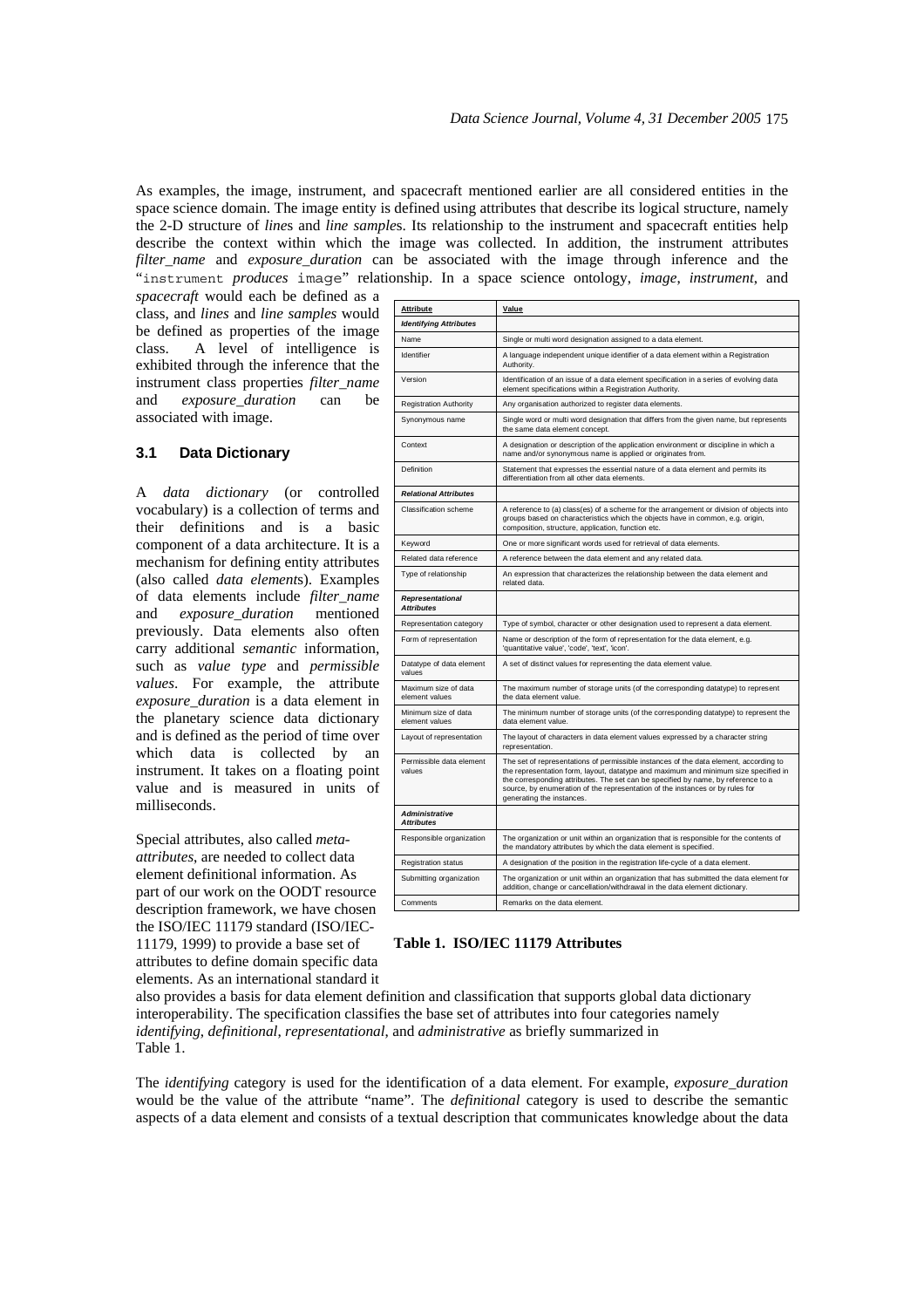element that typically is not captured by any of the basic attributes. The *relational* category describes associations among data elements and/or associations between data elements and classification schemes, data element concepts, objects, or entities. For example relating *exposure\_duration* to an instrument entity provides critical information about how *exposure\_duration* is to be interpreted. The *representational* category describes representational aspects of data element such the list of permissible data values and their type. For example, *exposure\_duration* would be typed as floating point. Finally the *administrative* category provides management and control information.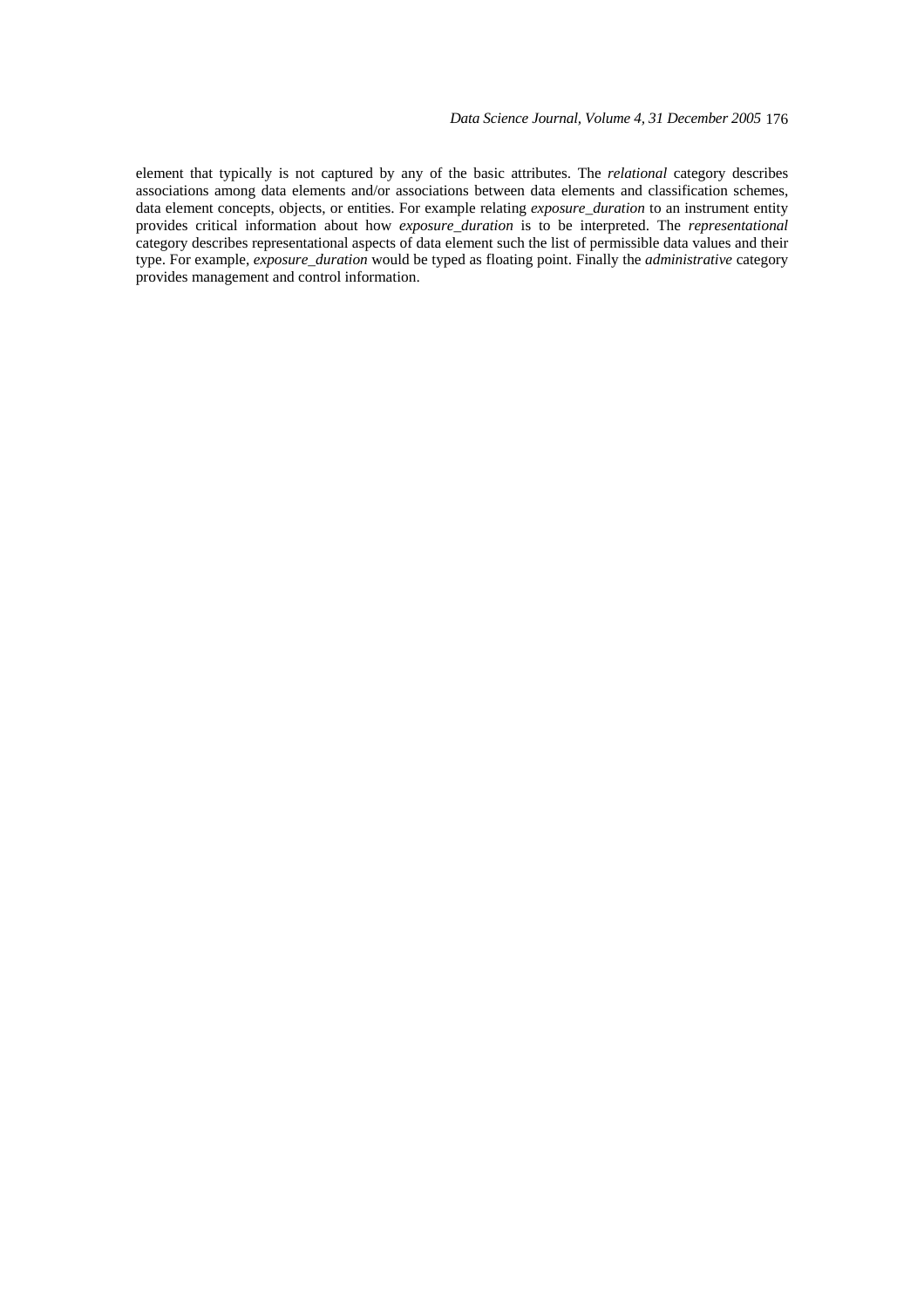|             | <b>Dublin Core Data Elements</b>                                               |
|-------------|--------------------------------------------------------------------------------|
| Title       | A name given to the resource.                                                  |
| Creator     | An entity primarily responsible for making the content of the resource.        |
| Subject     | The topic of the content of the resource.                                      |
| Description | An account of the content of the resource.                                     |
| Publisher   | An entity responsible for making the resource available                        |
| Contributor | An entity responsible for making contributions to the content of the resource. |
| Date        | A date associated with an event in the life cycle of the resource.             |
| Type        | The nature or genre of the content of the resource.                            |
| Format      | The physical or digital manifestation of the resource.                         |
| Identifier  | An unambiguous reference to the resource within a given context.               |
| Source      | A Reference to a resource from which the present resource is derived.          |
| Language    | A language of the intellectual content of the resource.                        |
| Relation    | A reference to a related resource.                                             |
| Coverage    | The extent or scope of the content of the resource.                            |
| Rights      | Information about rights held in and over the resource.                        |

### **Table 2 Dublin Core Elements**

### **3.2 Common Data Elements**

With the advent of the web and the resulting explosion of electronic resources available for online access, there was a compelling need for a set of standard attributes for describing electronic resources. The Dublin Core (DC) (Dublin Core Metadata Initiative, 1999) initiative addressed this issue and developed the 15 data elements briefly summarized in Table 2. (It should be noted that the DC data elements were defined using the ISO/IEC 11179 framework.)

The DC attributes are by definition very general in scope and when used as search constraints do not always produce precise results. They were developed as common attributes to describe Internet electronic resources across all possible domains and this generality limits their ability to partition the search space into easily managed subsets. For example a search for electronic resources that have format = "image/jpeg" will typically result in a large number of images from many repositories. The solution to this problem as suggested by the DC Subject attribute is the addition of concepts from the specific domain. This of course presupposes the existence of a domain model.

### **3.3 Domain Data Models and Complexity**

A domain data model is developed to meet the requirements of one or more applications. For example, in a planetary science archive application, instrument and spacecraft models would be relatively general in order to span the set of instrument and spacecraft instances. However, models for image data products would proliferate since as the focus of the archive, the image models would require very specific image attributes and relationships.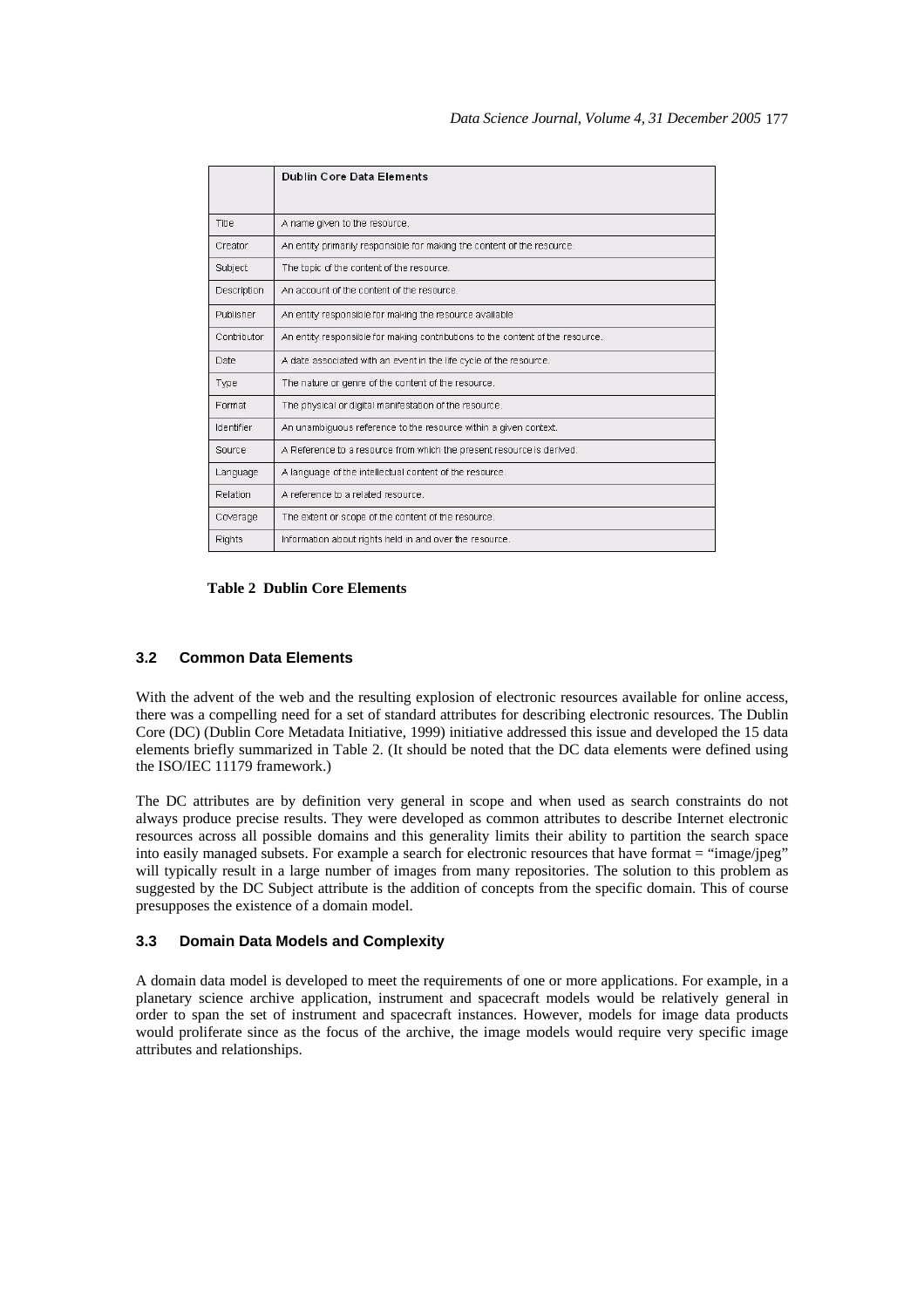Assuming this situation exists, the implementation of a search capability using traditional cataloging technology would conceptually require the design of a catalog for each image type. For example, the search for specific images from among the approximately 49,000 images of the planet Mars from NASA's Viking mission is easily accomplished by designing a catalog for the Viking image model and loading 49,000 records. However Mars missions such as Mars Global Surveyor, Mars Odyssey, and the Mars Exploration Rover missions are providing thousands more images that should also be available as search results. Since each of these missions has a different image model, separate image catalogs could be implemented but with increasing management complexity. Alternately a single catalog that spans all images results in a database that is sparsely populated. The solution to this problem requires the design of a single image model that is sufficient for describing all image types. In the following we will describe a general resource description and then present a software architecture suitable for implementing an efficient search capability using the resource description.

| $(\text{profile}^*)$<br>ELEMENT profile<br (profAttributes,<br>resAttributes.<br>profElement*)><br>ELEMENT profAttributes</th |
|-------------------------------------------------------------------------------------------------------------------------------|
|                                                                                                                               |
|                                                                                                                               |
|                                                                                                                               |
|                                                                                                                               |
|                                                                                                                               |
|                                                                                                                               |
| (profid, profVersion?, profType,                                                                                              |
| profStatusId, profSecurityType?, profParentId?, profChildId*,                                                                 |
| profRegAuthority?, profRevisionNote*, profDataDictId?)>                                                                       |
| ELEMENT resAttributes</td                                                                                                     |
| (Identifier, Title?, Format*, Description?, Creator*, Subject*,                                                               |
| Publisher*, Contributor*, Date*, Type*, Source*,                                                                              |
| Language*, Relation*, Coverage*, Rights*,                                                                                     |
| resContext+, resAggregation?, resClass, resLocation*)>                                                                        |
| ELEMENT profElement</td                                                                                                       |
| (elemId?, elemName, elemDesc?, elemType?, elemUnit?,                                                                          |
| elemEnumFlag, (elemValue*   (elemMinValue, elemMaxValue)),                                                                    |
| elemSynonym*.                                                                                                                 |
| elemObligation?, elemMaxOccurrence?, elemComment?)>                                                                           |
|                                                                                                                               |
|                                                                                                                               |
|                                                                                                                               |
|                                                                                                                               |
|                                                                                                                               |

**Figure 1. Profile Schema - DTD** 

### **3.4 General Resource Description – Resource Profile**

In our work on the OODT resource description framework, an electronic resource is described by a *resource profile*, an XML document that uses both domain specific attributes and the Dublin Core attributes to concisely describe a resource. The domain specific attributes are obtained from a domain specific ontology and provide the specificity required to meet the resolution requirements for search results. In this context, intelligence is exhibited by inferring additional attributes from modeled relationships. In contrast the Dublin Core (DC) elements provide common resource attributes such as Title and Format, the values of which are often derived from domain specific attributes.

A profile has three sections: the *profile attribute*s, the *resource attribute*s, and domain specific attributes (called *profile element*s). Profile attributes simply describe the profile using information such as identifier, type, and status. The identifier attribute is typically implementation dependent and could be an Object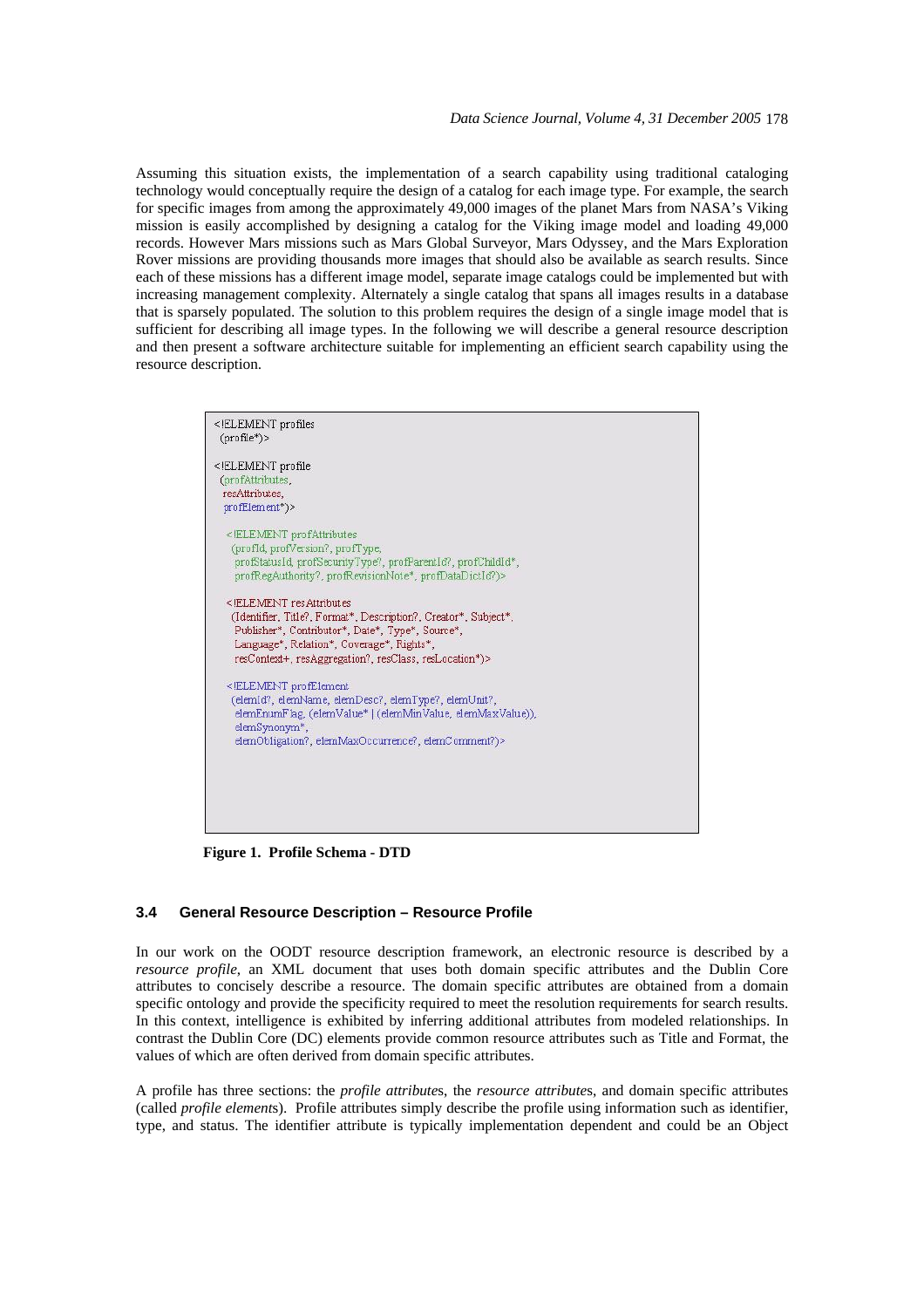

**Figure 2. Data Product Profile - Example** 

Identifier (OID), Universal Resource Identifier (URI), or a sequence number. The type attribute (see the *profType* element in Figure 2) is typically set to the value 'profile' but the value 'data dictionary' can be used to indicate that the profile is being used to capture data element information.

Resource attributes generically describe the profiled resource using the Dublin Core (DC) attribute set. All DC attributes are allowed but only Identifier is required. As part of the work on the OODT framework, three additional resource attributes have been added to identify the following: (1) the resource's local domain (which we call *resContext*), (2) the resource's classification (which we call *resClass*) , and (3) the resource's location (which we call *resLocation*). The valid values assigned to the DC attributes are typically derived from selected domain specific attributes. For example, the DC attribute Title, a "label" for the resource, could take on values from a domain attribute providing a resource label of some type.

The profile element section encodes domain specific attributes associated with the resource. This set of attributes includes the resource attributes specifically identified in the model as belonging to the resource as well as attributes that can be inferred from modeled relationships. For example, the image attribute *lines* and the instrument attribute *filter name* would both be included in an image profile. Each attribute is encoded into the profile with at least the *name* and *value* of the domain attribute. Other meta-attributes such as *unit* are allowed but optional. A profile to describe a planetary science image is illustrated in Figure 2. The profile element section encodes the inferred attributes *instrument id, filter name*, and *exposure\_duration* for a precise characterization of the image. For referential purposes, the XML DTD for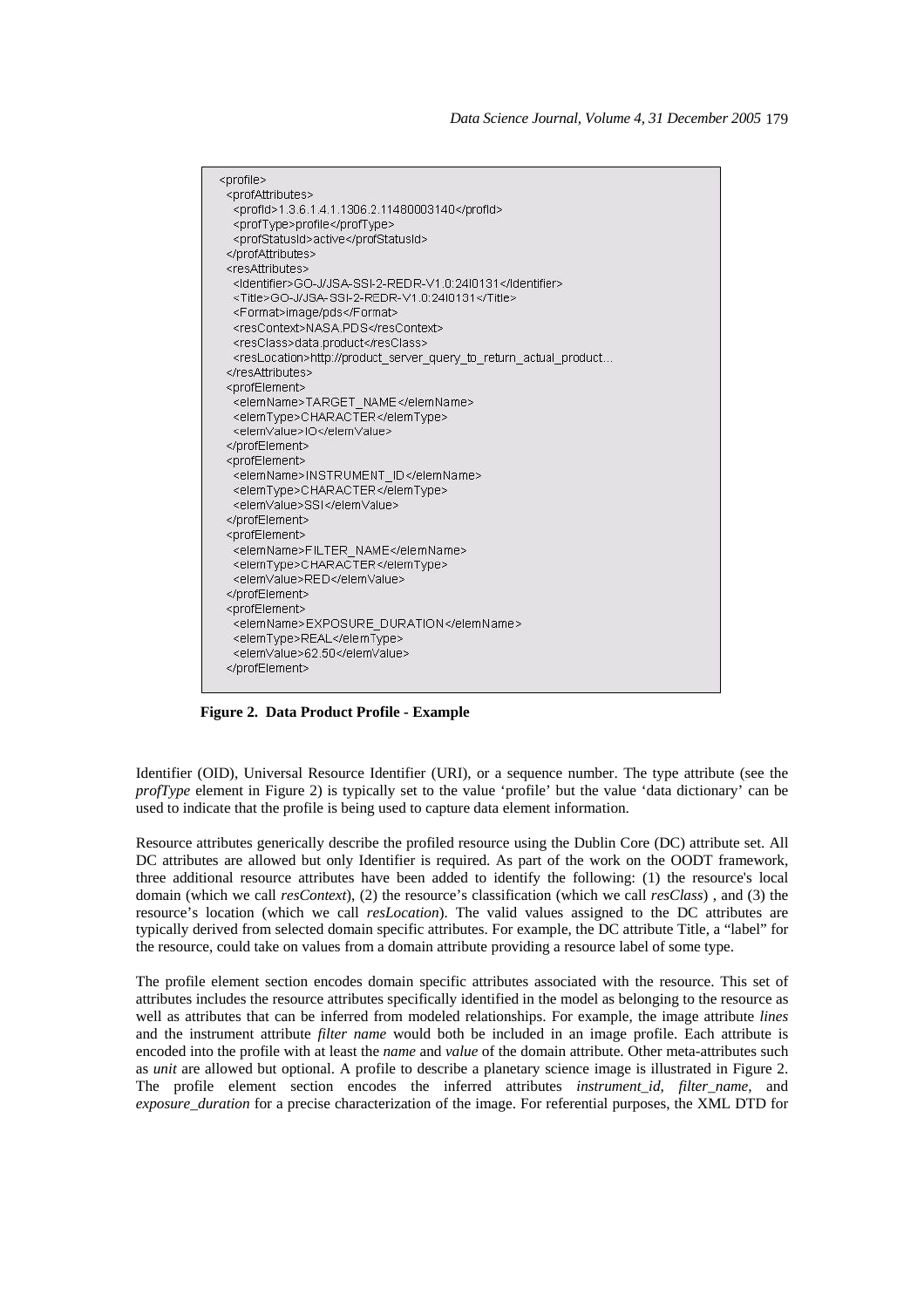the profile is provided in Figure 1. An XML Schema and XML/RDFS have also been developed, although we have elided these from the paper was they would be mostly redundant given in the DTD in Figure 1.

### **4 SOFTWARE ARCHITECTURE**

The Object Oriented Data Technology (OODT) software framework that supports the OODT resource description framework described above consists of a set of distributed, cooperating software components. The major components of the OODT framework implement a metadata (profile) and data (product) model reified in the form of the *Profile* and *Product* server components. In addition, a *Query Service* component directs queries by traversing a network of connected profile and product servers, providing the veneer of a peer-to-peer network. The distributed services allow for the location and description of resources (profile queries) and retrieval of resources (product queries). Given that the focus of this paper is the resource discovery framework, we briefly sketch the capabilities and architecture of the OODT software components. A more detailed description of the software framework is provided in Crichton, Downing, et al., (2001), Crichton, Hughes, et al., (2000), Crichton, Hughes, et al., (2002), and Crichton, Hughes, et al., (2003).

### **4.1 Distributed Framework - Communications**

OODT is a distributed system, wherein components may be dispersed geographically across a standard TCP/IP network, such as the Internet. Connectivity between components is provided by a standards based distributed systems implementation such as Java Remote Method Invocation (RMI) or the Internet Inter-ORB Protocol (IIOP) for CORBA-based communication. Latest developments include HTTP-based access.

The OODT software components support plug-ins that extend their base implementations by performing the work of querying both the metadata catalogs and the data repositories themselves. In this way, the OODT software is a framework in that application programmers extend and implement prescribed software objects and interfaces that directly integrate into the framework. This is in contrast to other software implementation efforts that may not specify ubiquitous interfaces. More work necessarily falls upon the users of the framework to support the prescriptive interfaces.

OODT's software framework defines three major components:

- *Profile Servers* that serve scientific metadata and can tell whether a particular resource can provide an answer to a query.
- *Product Servers* that serve data products in a system-independent format.
- *Query Servers* that accept profile and product queries and traverse the network of profile and product servers, collecting results. It is possible to access the query service through direct interface with the distributed computing interfaces (such as RMI and CORBA invocations), or through an HTTP interface.

As described earlier, profiles are metadata descriptions of resources; that is, they "profile" a resource by describing its inception and composition using the common data elements of the OODT resource description framework. Profile servers enable discovery of resources by providing the ability to search resource collections. In short, profile servers answer the question, "Where can I go to find out about X?"

A profile server's primary responsibility is to provide a way to evaluate a query against the server's set of profiles. Although users may access a profile server directly via its remote interface, it is far more common for queries to enter the system through the query server, which directs them transparently to and along directed graphs of appropriate profile servers (in the case when a profile's *resLocation* field points to another profile server).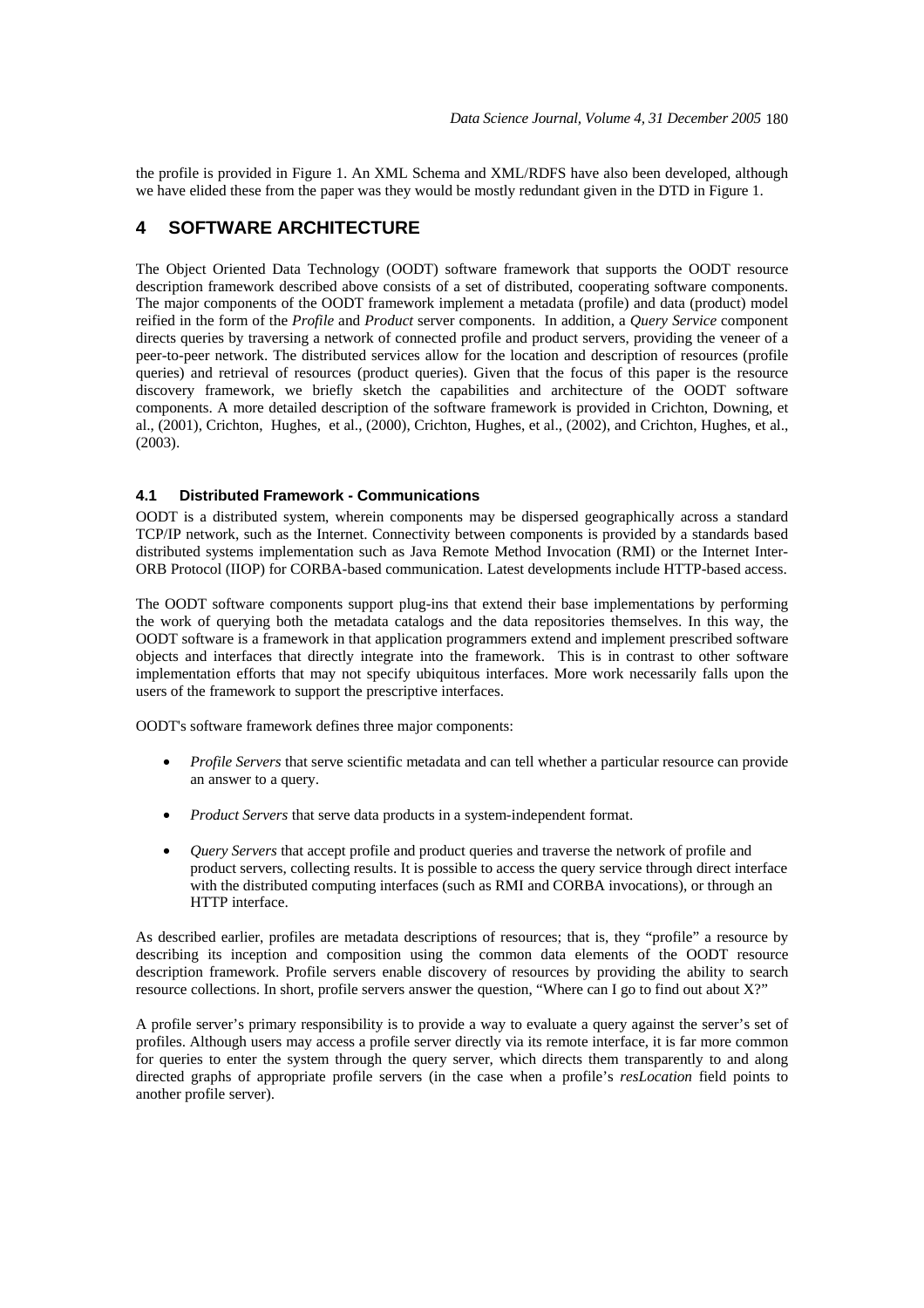- IDENTIFIER=GO-J/JSA-SSI-2-REDR-V1.0:10I0012
- TARGET\_NAME=IO AND EXPOSURE\_DURATION > 60.0
- TARGET\_NAME=IO AND NOT FILTER\_NAME=RED
- DATA\_SET\_ID=ODY-M-THM-2-IREDR-V1.0 AND CENTER\_LONGITUDE > 359.25
- DATA\_SET\_ID=MGN-V-RDRS-5-DIM-V1.0 AND IMAGE\_ID=FO43S181

### **Figure 3. Example DIS Query Expressions**

Upon receiving a query, the profile server's backend interprets the query passed in a way appropriate to the implementation. For example, a backend that stores information in a relational database may convert parts of the query into a database SQL query. For each matching profile, the backend constructs a list of matching profiles and returns them.

#### **4.2 Product Servers**

Product servers exist to provide a way to retrieve specific data products. Product servers accept the same query structure as profile servers, but instead of returning a list of matching profiles, they return matching products. Data products in this sense can be individual *data granules*, *datasets*, or *collections of datasets*, depending on the backend implementation in the product server and the way it handles queries and results.

When constructing a query, the user may indicate preferred MIME types. For example, a user wanting PNG images may list *image/png* as the only acceptable MIME type. A user preferring PNG images but willing to have JPEG images would list *image/png*, and *image/jpeg* in that order. A user preferring PNG images but willing to accept any image type would list *image/png*, *image/\**. If the user doesn't specify a MIME type when creating the query, the software generates a default list of acceptable MIME types, namely  $\frac{k}{r}$ . meaning that any type is acceptable. Sophisticated product servers can convert between data types. One mechanism for handling interoperability of legacy data systems is to deploy product servers that convert between file formats that are native to the local data system and the common data formats supported by the larger data system.

### **4.3 Query Servers**

Query servers manage queries across distributed resources and are the point of entry into an OODT software framework installation. Query servers contain the algorithms necessary to traverse the network of profile and product servers, executing queries at appropriate servers and gathering results. In this manner query servers can simplify the interaction with the user, who is freed from the knowledge of accessing the remote interfaces of profile servers and product servers. Users instead call upon a query server for all profile and product interaction. The implementation of search algorithms for a query server is flexible allowing a broad range of possibilities including using a simplistic algorithm in the query server while implementing a more complex algorithm in the client application for testing. This is the case for this paper and the domain search algorithm is explained in section 5.1.

The OODT software framework supports several different interfaces to the query service to ensure that it is cross platform and supports cross language interoperability. This includes not only interfaces for programming languages such as Java, but interfaces using the web standard HTTP.

OODT queries (NASA Jet Propulsion Laboratory, 2005) are transported in an XML structure that provides pertinent system information, a results buffer, and the query expression in a parsed form (prefix notation). Since the parsed form of the query is transported, different query expression languages can be used as long as the parsed results can be expressed in the query structure. The currently implemented language, the Distributed Inventory System (DIS) expression language, is parameter/value based and allows the relational operators, logical connectors, and the grouping of expression using parentheses. The DIS query expression language meets the profile server requirement of being able to match on any attribute in the resource profile. Some simple example query expressions are shown in Figure 3.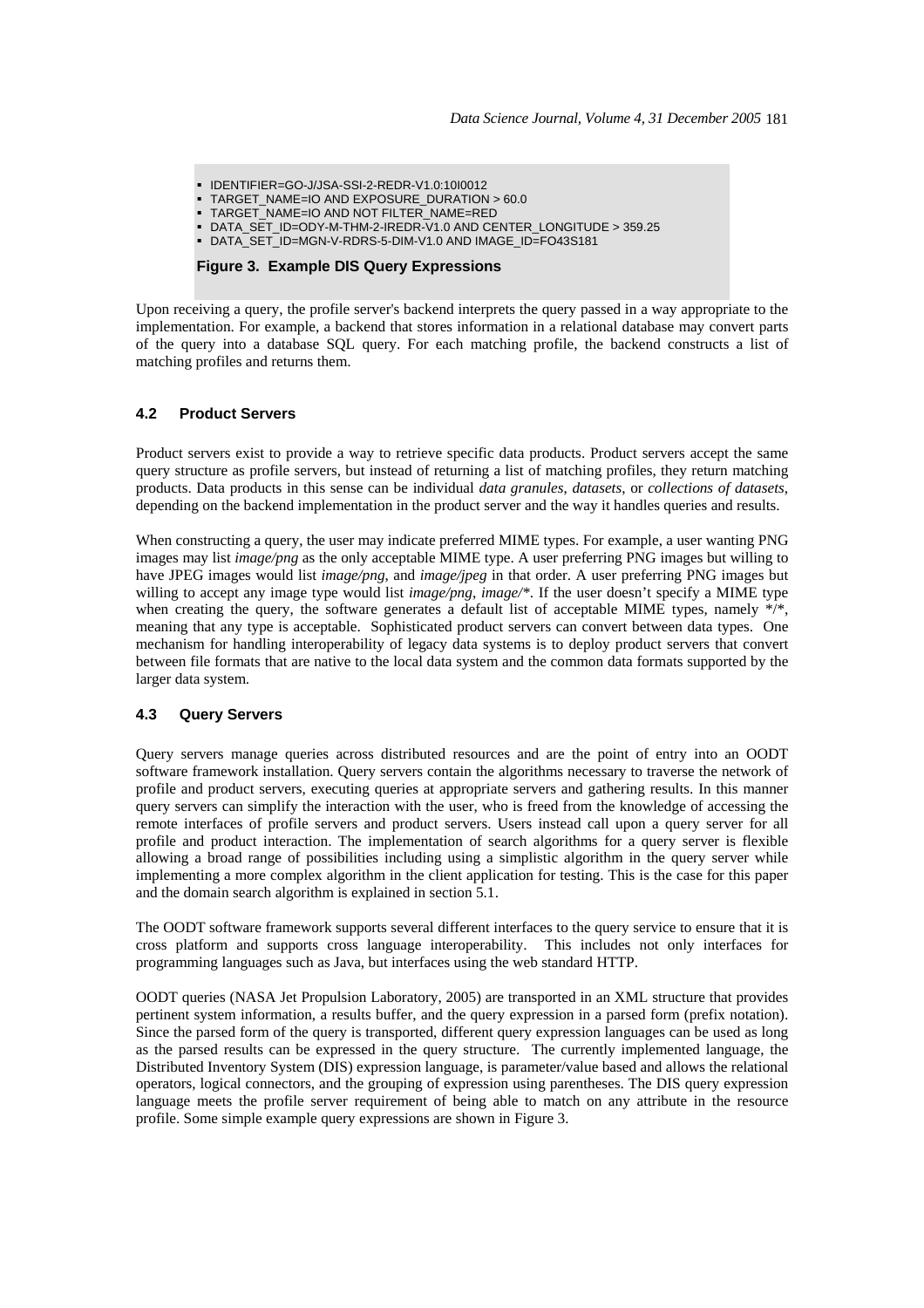

**Figure 4. Software Framework Component Architecture** 

The OODT software framework components are illustrated in Figure 4.

# **5 CASE STUDY – NASA'S PLANETARY DATA SYSTEM**

The Planetary Data System (PDS) is the official science data archive for NASA's planetary science community. As such, it contains tens of terabytes of data collected from over thirty years of solar system exploration and is growing exponentially. At its inception in the late 1980's, the PDS developed a data model that guides the capture of the information necessary to describe the data and ensure that the data remain scientifically useful for future scientists. Collected and validated using the data model, this information and the science data was submitted to peer review and then distributed to funded scientists in the planetary science community on CD and DVD media. The data model and much of the content of the catalog has recently been imported into an ontology tool<sup>1</sup> to provide easier management, better documentation, and to support the development of semantic web applications.

The combination of several factors including the advent of the Internet, requests to support correlative search across instruments, and huge increases in the volume of data returned from missions necessitated the development of an online system that supports search and retrieval of data products from across the

 $\overline{a}$ 

<sup>&</sup>lt;sup>1</sup> Protégé, http://protege.stanford.edu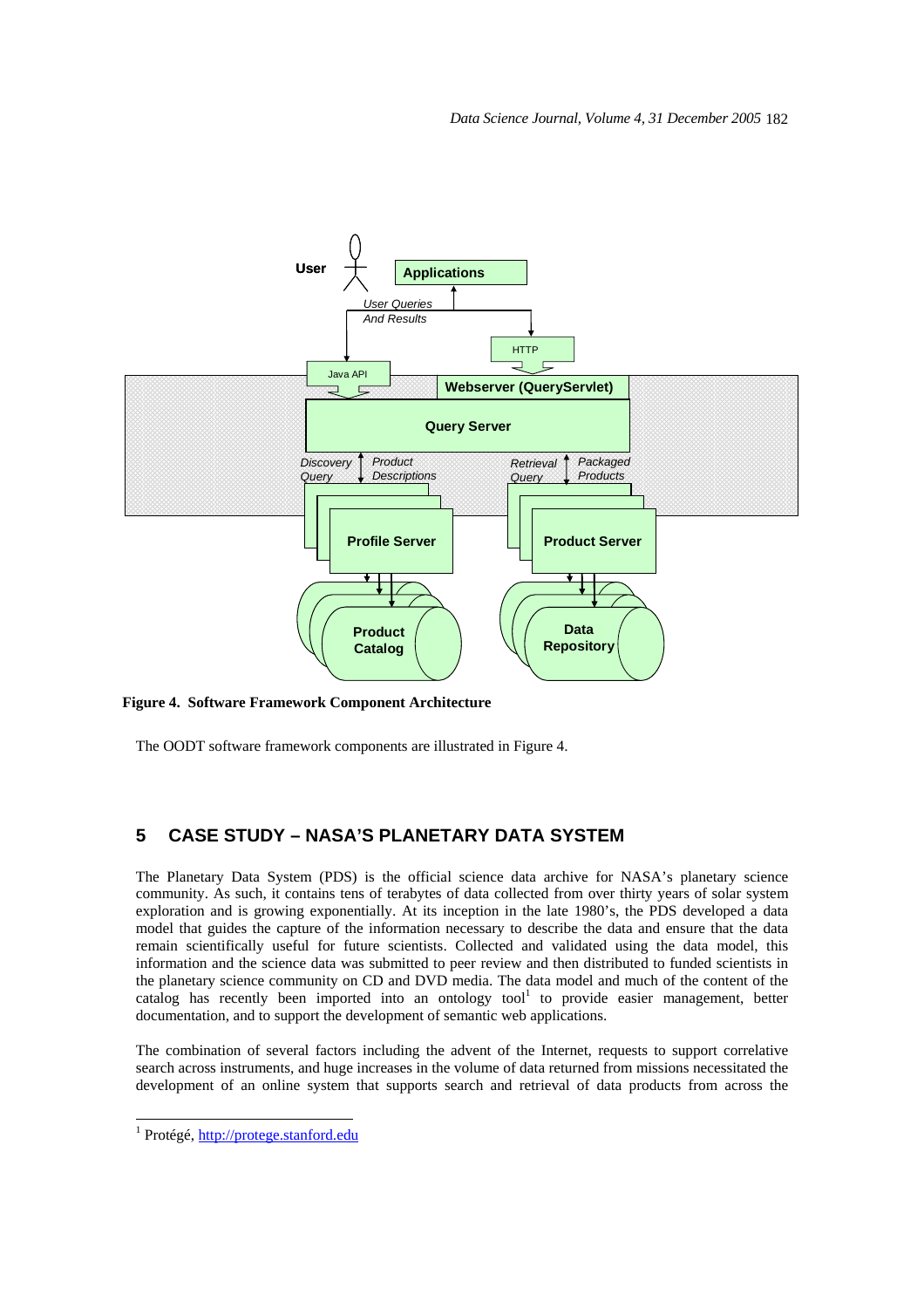distributed heterogeneous data repositories of the PDS. In October of 2002, the PDS released the first version of its online distribution system to support the 2001 Mars Odyssey mission. Using the OODT framework and product servers at each distributed data repository, data products were available to planetary scientists as soon as they were released from the mission. Since then the distribution system has been augmented to include the majority of all data products in the PDS archive. The current system provides a two level search capability, first at the data set level (collections of data products) and then a data product search. Development is now focused on a single level search of data products across the archive using a hierarchical configuration of OODT profile servers.

The key to the success of the PDS search capability is the fact that each data product in the archive can be associated with identification, descriptive, and contextual information obtained either directly from class attributes or inferred through relationships. This information whether it is detailed information packaged with the data product or more general information maintained in a common repository is extracted and represented in a single data product profile.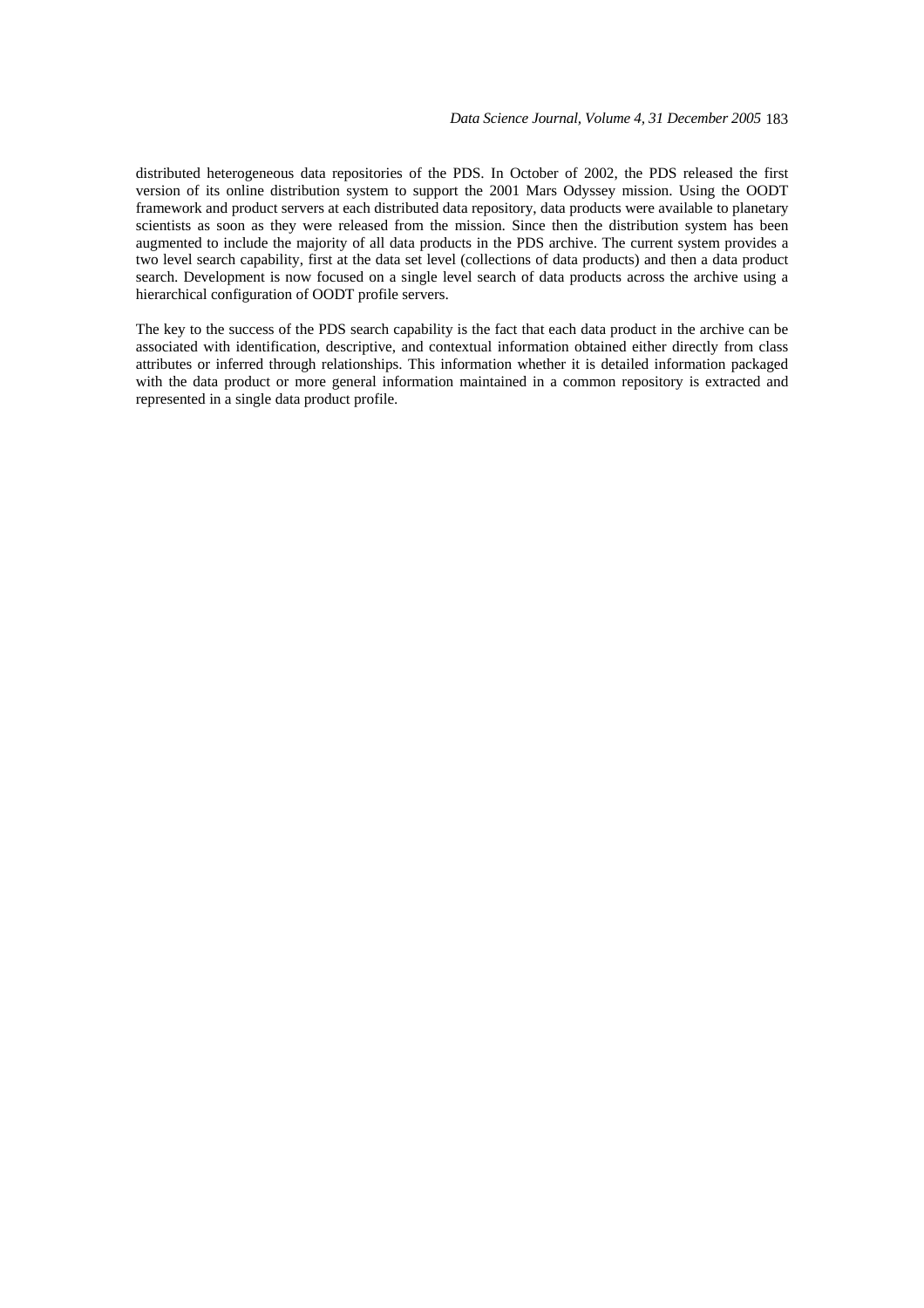### **5.1 Search Algorithm**

The global product search capability is designed to have a single point-of-entry interface and a search scope that encompasses the entire geographically distributed PDS archive and its thousands of product types and millions of data products. To implement this search, a hierarchical configuration of profile servers and resource profiles has been implemented. At the leaf nodes of the hierarchy, each data product is represented by a single resource profile. For example, Figure 5 above illustrated a portion of a profile for a Galileo, Solid State Imaging System (SSI) image product where the domain attributes, *target name*, *filter name*, and *exposure\_duration* have been encoded into the profile elements section. The resource attributes *Identifier* and *Title* have been set to the value of the concatenated domain attributes *data\_set\_id* and *image id*, and the profile *Identifier* has been set to a unique object id, generated by the system.



**Figure 5. Data Set Profile Example**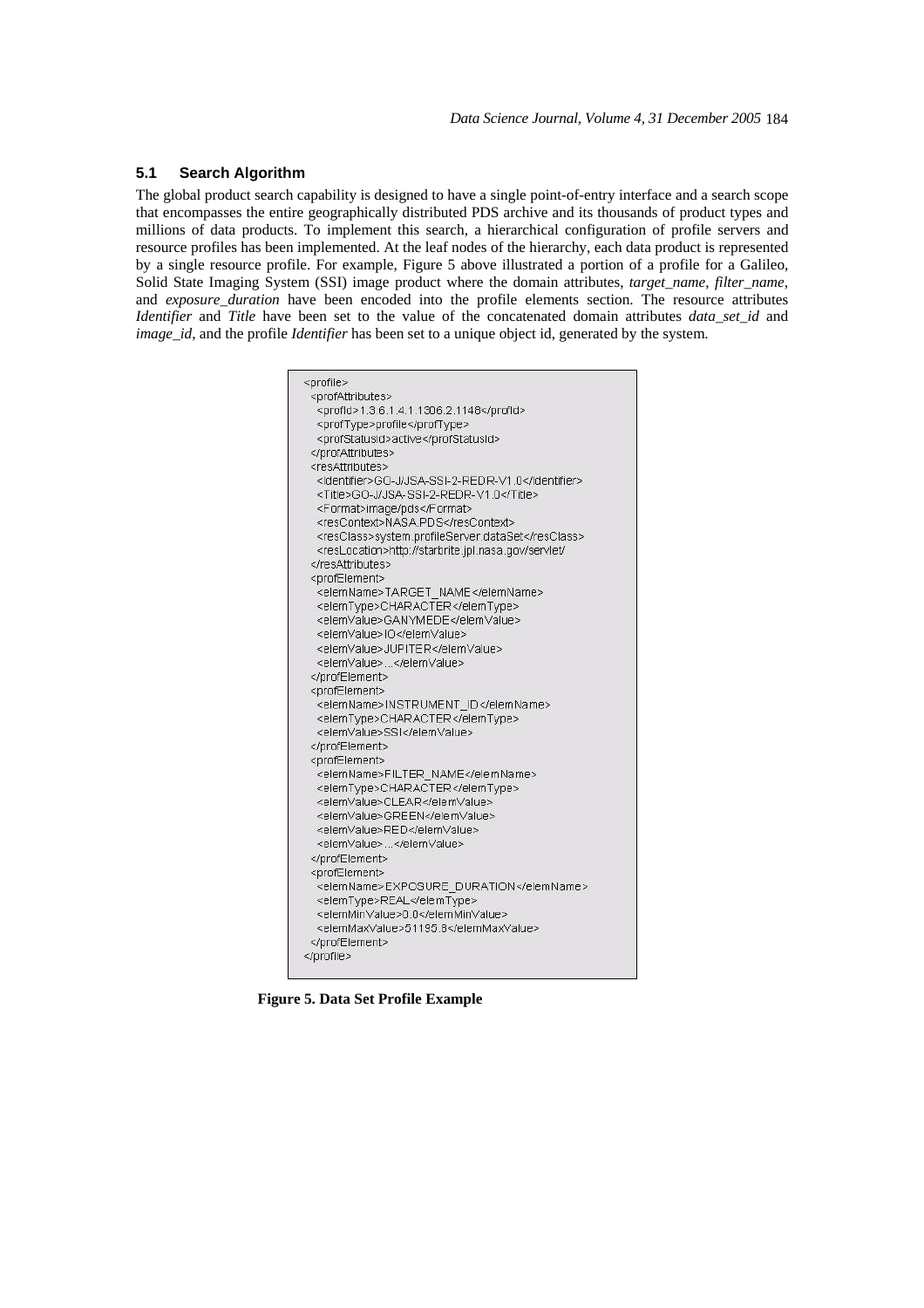| <profile></profile>                                                             |
|---------------------------------------------------------------------------------|
| <profattributes></profattributes>                                               |
| <profid>1.3.6.1.4.1.1306.2.9999</profid>                                        |
| <proftype>profile</proftype>                                                    |
| <profstatusid>active</profstatusid>                                             |
|                                                                                 |
| <resattributes></resattributes>                                                 |
| <ldentifier>ALL-ALL-ALL-N-ALL-V1.0</ldentifier>                                 |
| <title>ALL-ALL-ALL-N-ALL-V1.0</title>                                           |
| <format>text/xml</format>                                                       |
| <rescontext>NASA.PDS</rescontext>                                               |
| <resclass>system.profileServer.all</resclass>                                   |
| <reslocation>http://starbrite.jpl.nasa.gov/servlet/profileprofile</reslocation> |
|                                                                                 |
| <profelement></profelement>                                                     |
| <elemname>TARGET_NAME</elemname>                                                |
| <elemtype>CHARACTER</elemtype>                                                  |
| <elemvalue>GANYMEDE</elemvalue>                                                 |
| <elemvalue>IO</elemvalue>                                                       |
| <elemvalue>JUPITER</elemvalue>                                                  |
| <elemvalue>VENUS</elemvalue>                                                    |
| <elemvalue></elemvalue>                                                         |
|                                                                                 |
| <profelement></profelement>                                                     |
| <elemname>INSTRUMENT_ID</elemname>                                              |
| <elemtype>CHARACTER</elemtype>                                                  |
| <elemvalue>SSI</elemvalue>                                                      |
| <elemvalue>NIMS</elemvalue>                                                     |
| <elemvalue>SAR</elemvalue>                                                      |
| <elemvalue></elemvalue>                                                         |
|                                                                                 |
|                                                                                 |
|                                                                                 |
|                                                                                 |
|                                                                                 |
|                                                                                 |

**Figure 6. Root Profile Example** 

Aggregating the data product profiles of a single product type produces a product type profile. This product type profile describes the collection of products using the same set of attributes but with aggregated attribute values. In general attributes with discrete values such as *target\_name* result in value lists. Numeric attributes such as *exposure\_duration* result in value ranges. Performing this aggregation for each product type in the archive produces the second level of the hierarchy. For brevity we assume that each data set only contains one data product making the product type profiles equivalent to the data set profiles. For the PDS this results in several thousand data sets or level two profiles. Figure 5 illustrates a portion of the Galileo image data set profile. This data set contains the imaging data product mentioned above.

Data set profiles are in turn aggregated to create the *root* profile. The root profile describes all data sets and so also describes the entire archive. The root profile as a single, all inclusive description of the archive is suitable as the starting point for searches initiated from a single-point of entry user interface. The root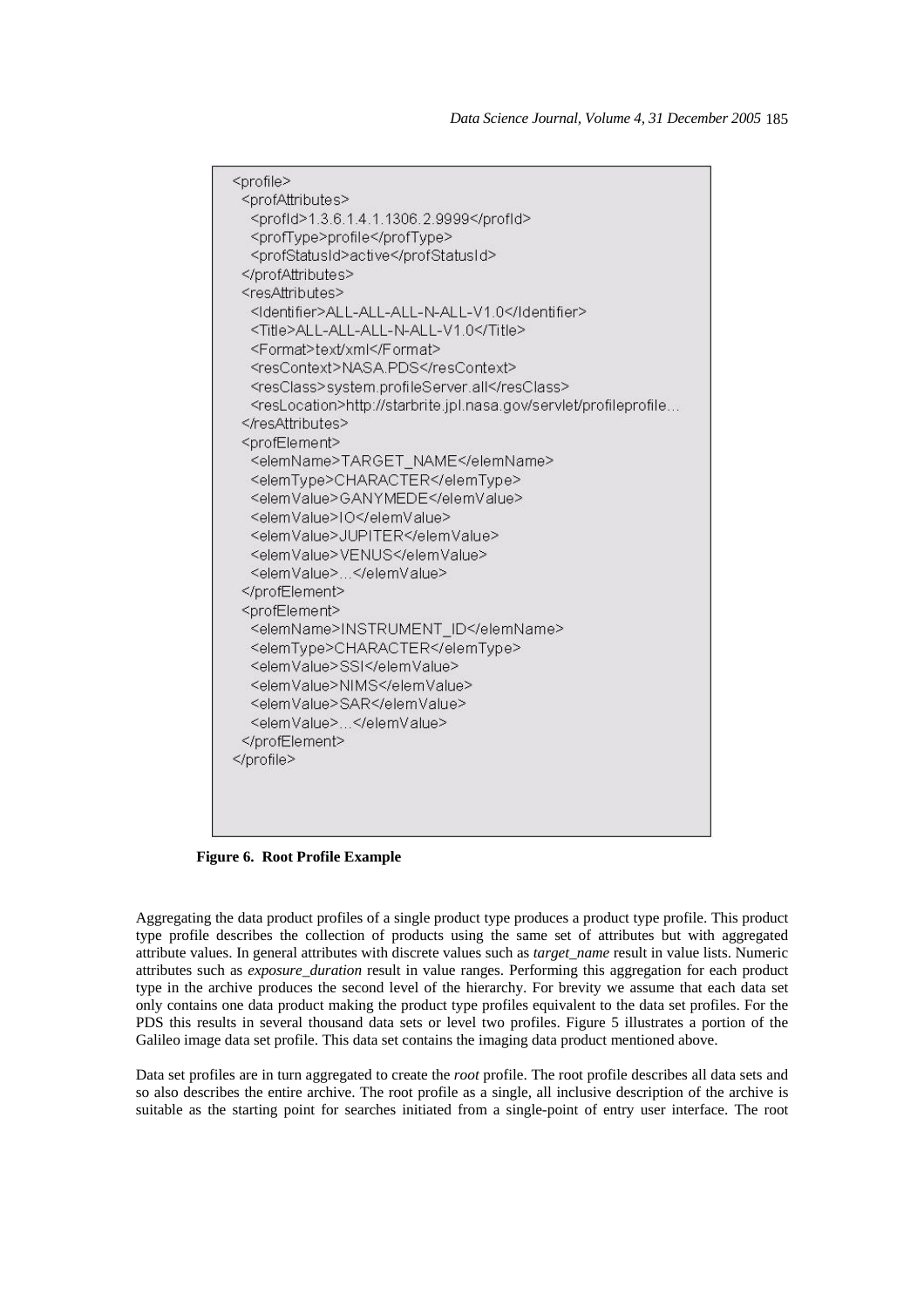profile in Figure 6 contains the values for *target\_name* and *instrument\_id,* the result of aggregating the attribute values in the data set profiles, after aggregating the attribute values in the data product profiles.

Each resource profile includes a resource location that provides a link to the resource. A resource location in a *data product profile* will provide a URI for a data product, such as a URL to a data product server that will retrieve the product when invoked. A resource location for a *data set profile* provides a link to the profile server that serves the associated data product profiles. Similarly all higher level aggregated profiles provide links to profile servers that serve their associated lower level profiles. For the initial PDS prototype, the root profile and all data set profiles are served by a single profile server. All product level profiles are served by a two or three product level profile servers. These were configured based on a set of performance and maintenance requirements (the description of which is outside the scope of this paper).

The hierarchy of profiles is served by a combination of root and leaf profile servers (described earlier in this section). For example, a search application initially queries the profile server containing the root profile and builds a query interface using the attributes and their values in the root profile as query constraint choices. After the user has selected his query constraints, the location of the data set profile server provided in the root profile is used to query for all data set profiles matching the query constraints. The search application aggregates the matching data set profiles and builds a second query interface using the aggregated attributes and attribute values as query constraint choices. The cycle continues down the hierarchy of profile servers until product profiles are displayed to the user. The user is able to read the product description and subsequently accesses the data product through the location provided in the data product profile.

As a PDS example, the root profile contains "Galileo" as a value of the attribute *Mission\_Name*. The selection of "Galileo" in the root interface would match on all Galileo data set profiles in the data set profile server. The second user interface produced by the search application would include the Galileo image attribute *Filter\_Name* and its permissible values, including RED. A subsequent selection of RED for *Filter\_Name* and a request to return all profiles would return all Galileo imaging data product profiles that were taken through the RED filter.

# **6 CONCLUSION**

The Object Oriented Data Technology (OODT) task has developed a standard resource description scheme that can be used across domains to describe any resource. It uses a small set of generally accepted, broad scope descriptors while also providing a mechanism for the inclusion of domain specific descriptors. The use of this resource description scheme in an OODT software framework of profile and product servers provides a powerful, flexible, and scalable resource discovery capability across distributed resource repositories. Intelligent resource discovery is provided by the use of domain ontologies, relationship inference, and semantically homogeneous resource descriptions. In this paper, we described the resource description scheme in detail, and illustrated its utility on a case study: NASA's Planetary Data System (PDS) project. PDS is implementing intelligent resource discovery across its distributed data repositories, thousands of data product types, and millions of individual data products using the OODT framework and a hierarchy of resource profiles created from a planetary science ontology and both explicit and inferred information.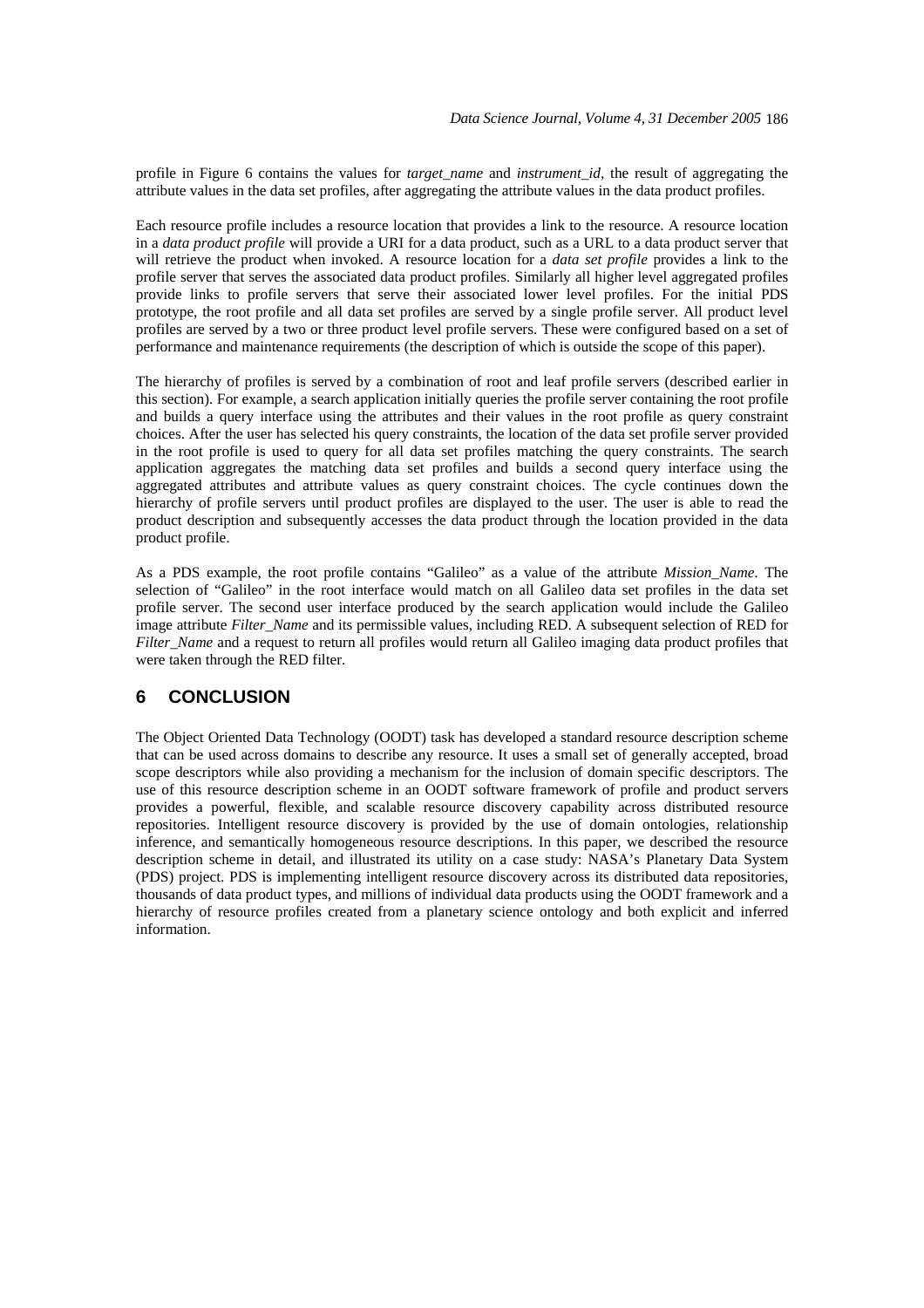### **7 REFERENCES**

Aloisio, G., Cafaro, M., Epicoco, I., Fiore, S., Lezzi, D., Mirto, M. & Mocavero, S., (2005) Resource and Service Discovery in the iGrid Information Service. *International Conference on Computational Science and its Applications, Singapore.*

Beckwidth, R., Fellbaum, C., Gross, D., Miller, K., Miller, G. A., Tengi, R. (1990) Five Papers on WordNet. *Special Issue of the International Journal of Lexicography, 3*(4), 235-312

Chervenak, A., Deelman, E., Foster, I., Guy, L., Hoschek, W., Iamnitchi, A., Kesselman, C., Kunszt, P., Ripeanu, M., Schwartzkopf, B., Stockinger, H., Stockinger, K. & Tierney, B., (2002) Giggle: A Framework for Constructing Scalable Replica Location Services. *IEEE Supercomputing Conference*, Baltimore, MD, USA..

Crichton, D., Downing, G., Hughes, J.S., Kincaid, H. & Srivistava, S., (2001) An Interoperable Data Architecture for Data Exchange in a Biomedical Research Network. *14th IEEE Symposium on Computer-Based Medical Systems,* Bethesda, MD, USA..

Crichton, D., Hughes, J.S., Kelly, S. & Hyon, J., (2000) Science Search and Retrieval using XML. *Second National Conference on Scientific and Technical Data*, Washington, D.C., USA.

Crichton, D., Hughes, S., Kelly, S. & Ramirez, P., (2002) A Component Framework Supporting Peer Services for Space Data Management. *IEEE Aerospace Conference*, Big Sky, MT, USA..

Crichton, D.J., Hughes, J.S. & Kelly, S., (2003), Wu, Xiong, & Shekhar, (Eds), A Science Data System Architecture for Information Retrieval. *Clustering and Information Retrieval*, Kluwer Academic Publishers, Norwell, MA, USA. 261-298.

Czajkowski, K., Ferguson, D.F., Foster, I., Frey, J., Graham, S., Sedukhin, I., Snelling, D., Tuecke, S. & Vambenepe, W., (2004) The WS-Resource Framework. Retrieved June 11, 2005 from the Globus Alliance website: http://www.globus.org/wsrf/specs/ws-wsrf.pdf.

Dublin Core Metadata Initiative (1999) DCMI Metadata Terms, Retrieved April 15, 2005 from the Dublin Core Metadata Initiative website: http://dublincore.org/documents/dcmi-terms/.

Decker, S., Tangmunarunkit, H. & Kesselman, C., (2003) Ontology-based Resource Matching. *2nd International Semantic Web Conference,* Sanibel Island, FL, USA..

Foster, I., Kesselman, C., Nick, J.M. & Tuecke, S., (2003) The Physiology of the Grid: An Open Grid Services Architecture for Distributed Systems Integration, *Grid Computing,* 217-249.

Hull, R. & King, R., (1987) Semantic Database Modeling: Survey, Application and Research Issues. *ACM Computing Surveys*, *19* (3), 201-260.

IEEE-LTSC (2005) WG12: Learning Object Metadata (LOM). Retrieved June 15, 2005 from the IEEE - LTSC website: http://ltsc.ieee.org/wg12/.

ISO/IEC-11179 (1999) Information Technology, Metadata Registries (MDR). Retrieved April 15, 2005 from the ISO/IEC JTC1 SC32 WG2 Development/Maintenance website: http://metadatastandards.org/11179/.

Kesselman, C., Foster, I. & Tuecke, S., (2001) The Anatomy of the Grid: Enabling Scalable Virtual Organizations. *International Journal of Supercomputing Applications*, 15 (3). 200-222.